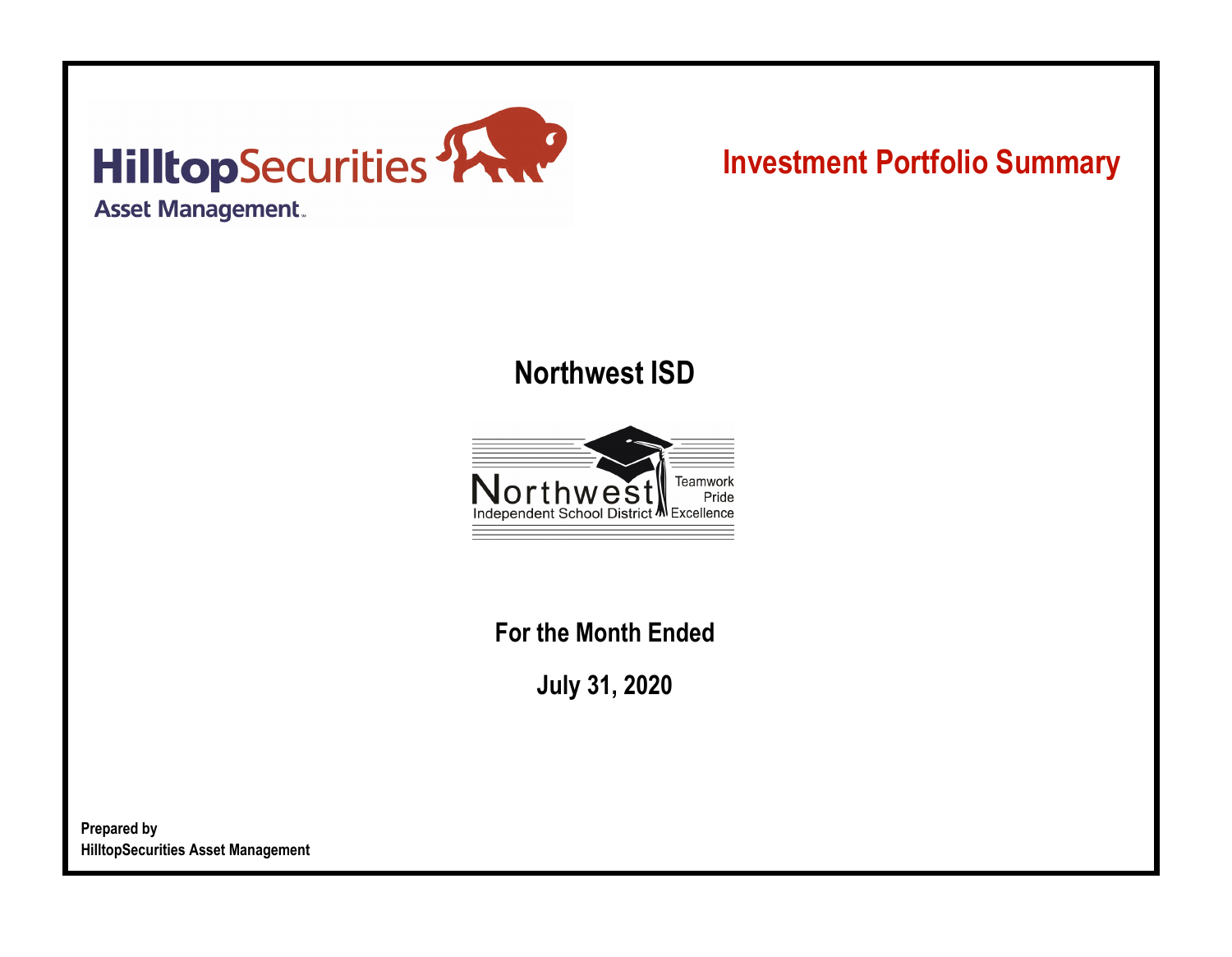

### **Report Name**

| <b>Certification Page</b>         |
|-----------------------------------|
| <b>Executive Summary</b>          |
| Benchmark Comparison              |
| Detail of Security Holdings       |
| Change in Value                   |
| Earned Income                     |
| <b>Investment Transactions</b>    |
| Amortization and Accretion        |
| Proiected Fixed Income Cash Flows |

## **Table of Contents / Market Recap**

#### **MARKET RECAP - JULY 2020:**

The last several months have presented many unique challenges regarding the assessment of economic conditions. The COVID-19 pandemic has created unprecedented period-to-period volatility, and made most indicators too stale to provide a timely read on the economy. While much of the data released during July showed dramatic improvement from June, those rebounds are coming off historic lows. Furthermore, the data reflects conditions before the resurgence of COVID-19 cases in southern states during late June. Turning to the data, nonfarm payrolls rose 4.8 million in June, smashing May's record increase of 2.5 million. However, payrolls had fallen by 22 million during March and April, so the gains merely recovered about one-third of the jobs lost. The unemployment rate fell from 13.3% to 11.1%, but remains more than three times the five-decade low of 3.5% that prevailed in February. Total payrolls were 152.5 million in February, but stood at 137.8 million in June. Clearly, there's a long way to go on the employment front. The ISM surveys jumped back into expansionary territory with the manufacturing index climbing to 52.6 and the service sector index to 57.1 as conditions clearly improved from the prior month. With consumers supported by federal stimulus and unemployment benefits, retail sales followed up May's +18.2% gain with a +7.5% increase which put the dollar volume of June retail sales just 1% below January's peak. Record low mortgage rates helped housing recover as well with new home sales climbing +13.8% to a 13-year high. Existing home sales rose +20.7% to a 4.72 million unit annual rate, but remained 1 million shy of February's pace.

That handful of economic data was indicative of the overall trends in July which point to a strong rebound in the third quarter, which will be sorely needed since the initial release of second quarter GDP showed the steepest decline ever with the economy contracting at an annualized -32.9% in Q2. If that isn't enough to temper any enthusiasm from the string of positive data then the dramatic increases in COVID-19 infection trends in Texas, Florida, and Arizona should. The virus's resurgence is likely to weigh on economic data next month and the outlook remains very uncertain. Claims for unemployment benefits illustrate the problem as initial claims have topped 1 million per week for 19 straight weeks and rose above 1.4 million in late-July. Continuing claims reveal over 30 million Americans are collecting unemployment benefits in either state or federal programs.

Stock markets, led by the technology sector and a handful of well-known names, continue to recover. The NASAQ climbed to a record high in July and the S&P 500 is now positive for the year. Bond markets have become remarkably stable, yet yields continue to grind lower. In fact, the two-, three-, five-, seven-, and 10-year Treasury notes all closed July at record low yields of 0.11%, 0.12%, 0.21%, 0.39%, and 0.53% respectively. Economic conditions and Fed policy are likely to keep yields extremely low for years.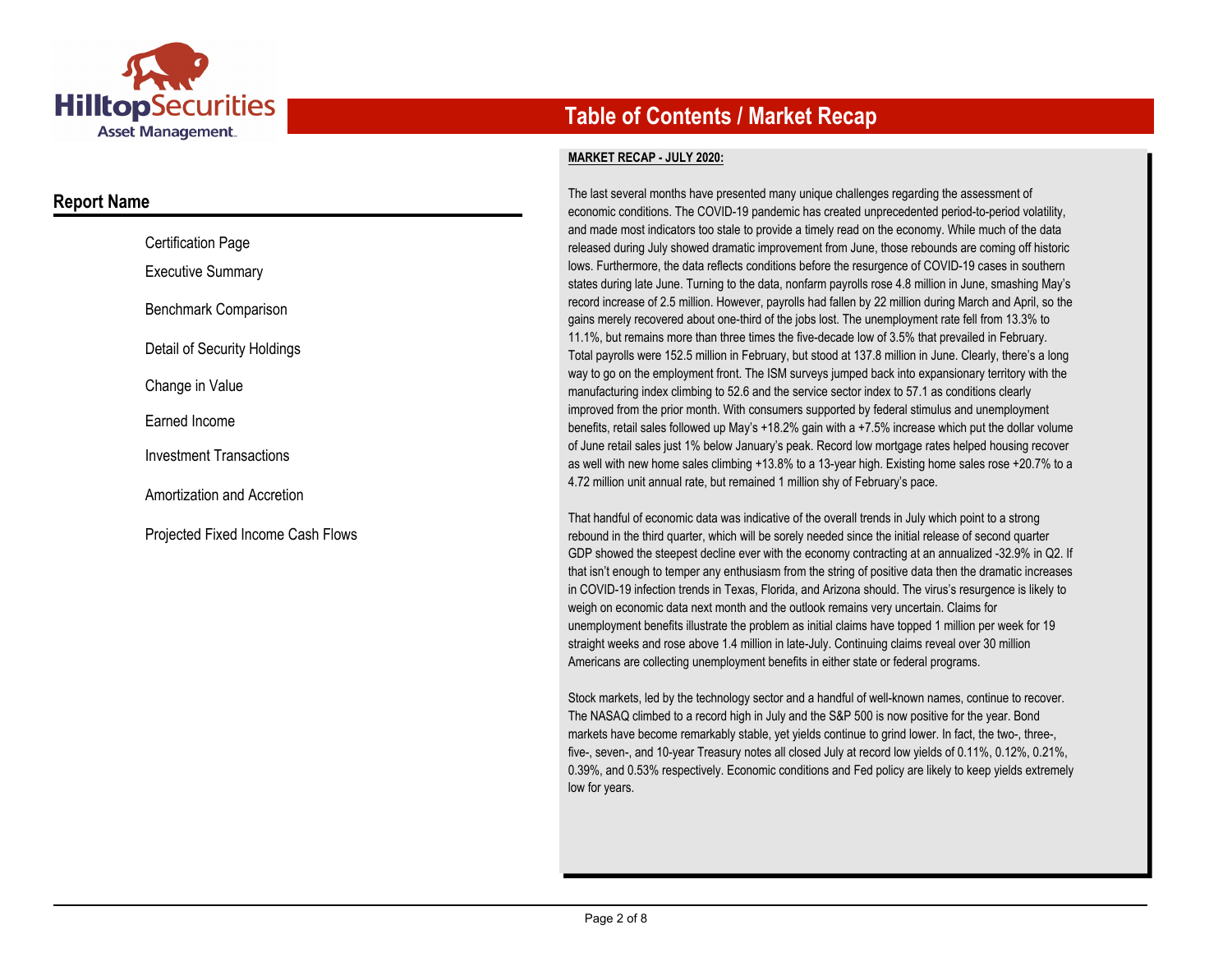

## **July 31, 2020 For the Month Ended**

This report is prepared for the **Northwest ISD** (the "Entity") in accordance with Chapter 2256 of the Texas Public Funds Investment Act ("PFIA"). Section 2256.023(a) of the PFIA states that: "Not less than quarterly, the investment officer shall prepare and submit to the governing body of the entity a written report of the investment transactions for all funds covered by this chapter for the preceding reporting period." This report is signed by the Entity's investment officers and includes the disclosures required in the PFIA. To the extent possible, market prices have been obtained from independent pricing sources.

The investment portfolio complied with the PFIA and the Entity's approved Investment Policy and Strategy throughout the period. All investment transactions made in the portfolio during this period were made on behalf of the Entity and were made in full compliance with the PFIA and the approved Investment Policy.

**Officer Names and Titles:**

Name: Brian Carter Title: Chief Financial Officer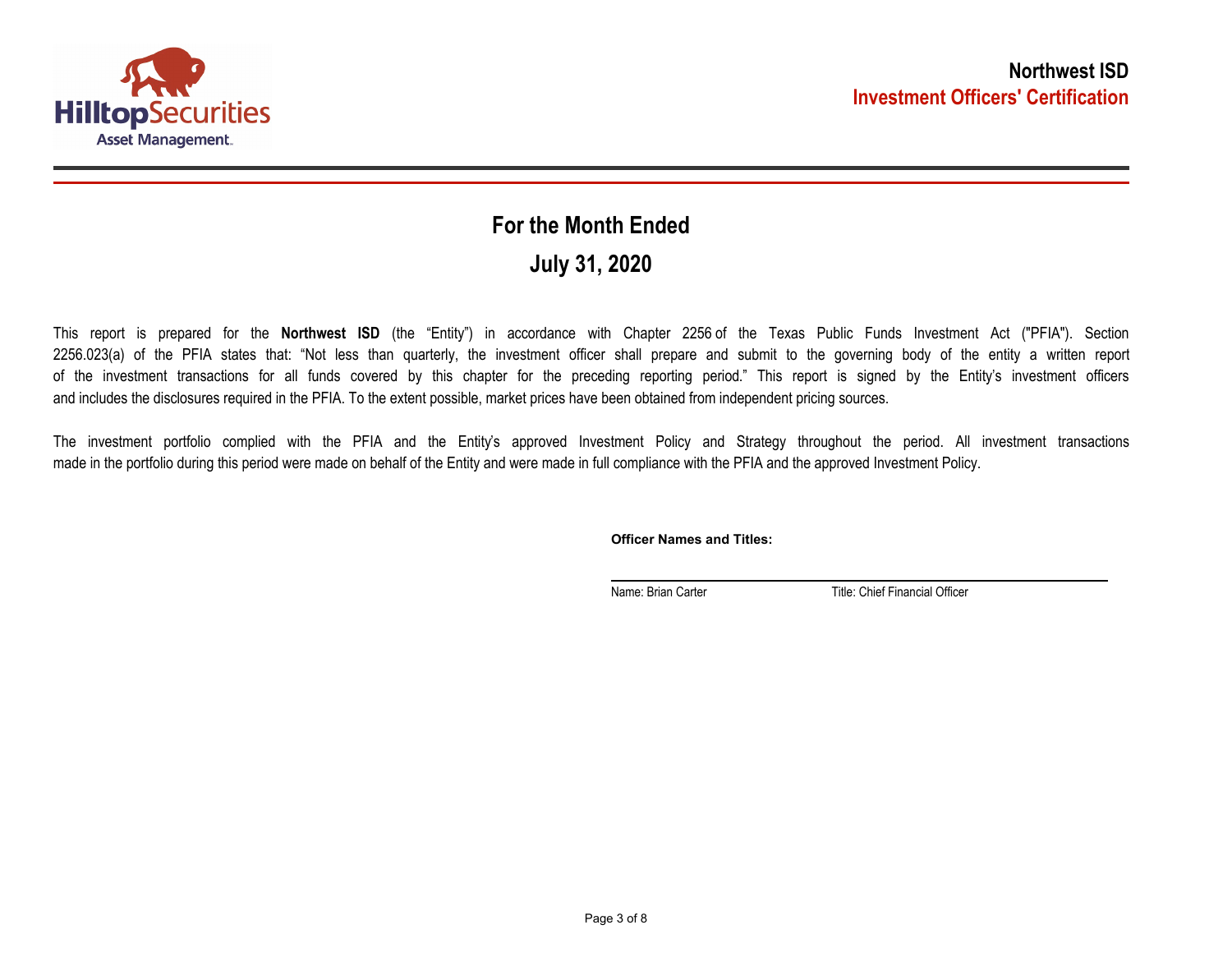



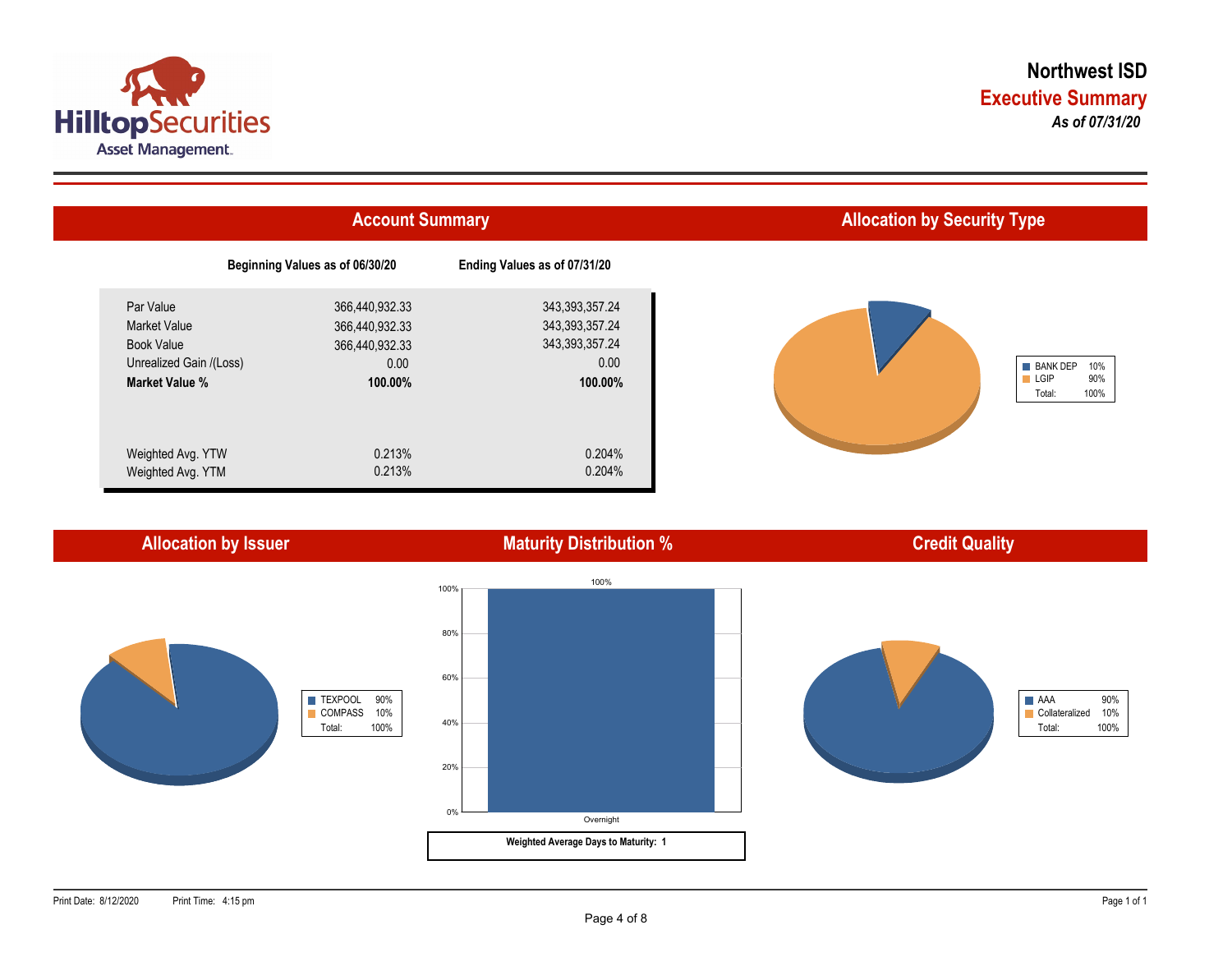



Note 1: CMT stands for Constant Maturity Treasury. This data is published in Federal Reserve Statistical Release H.15 and represents an average of all actively traded Treasury securities having that time remaining until ma standard industry benchmark for Treasury securities. The CMT benchmarks are moving averages. The 3-month CMT is the daily average for the previous 3 months, the 6-month CMT is the daily average for the previous 6 months, a 1-year and 2-year CMT's are the daily averages for the previous 12-months.

**Note 2:** Benchmark data for TexPool is the monthly average yield.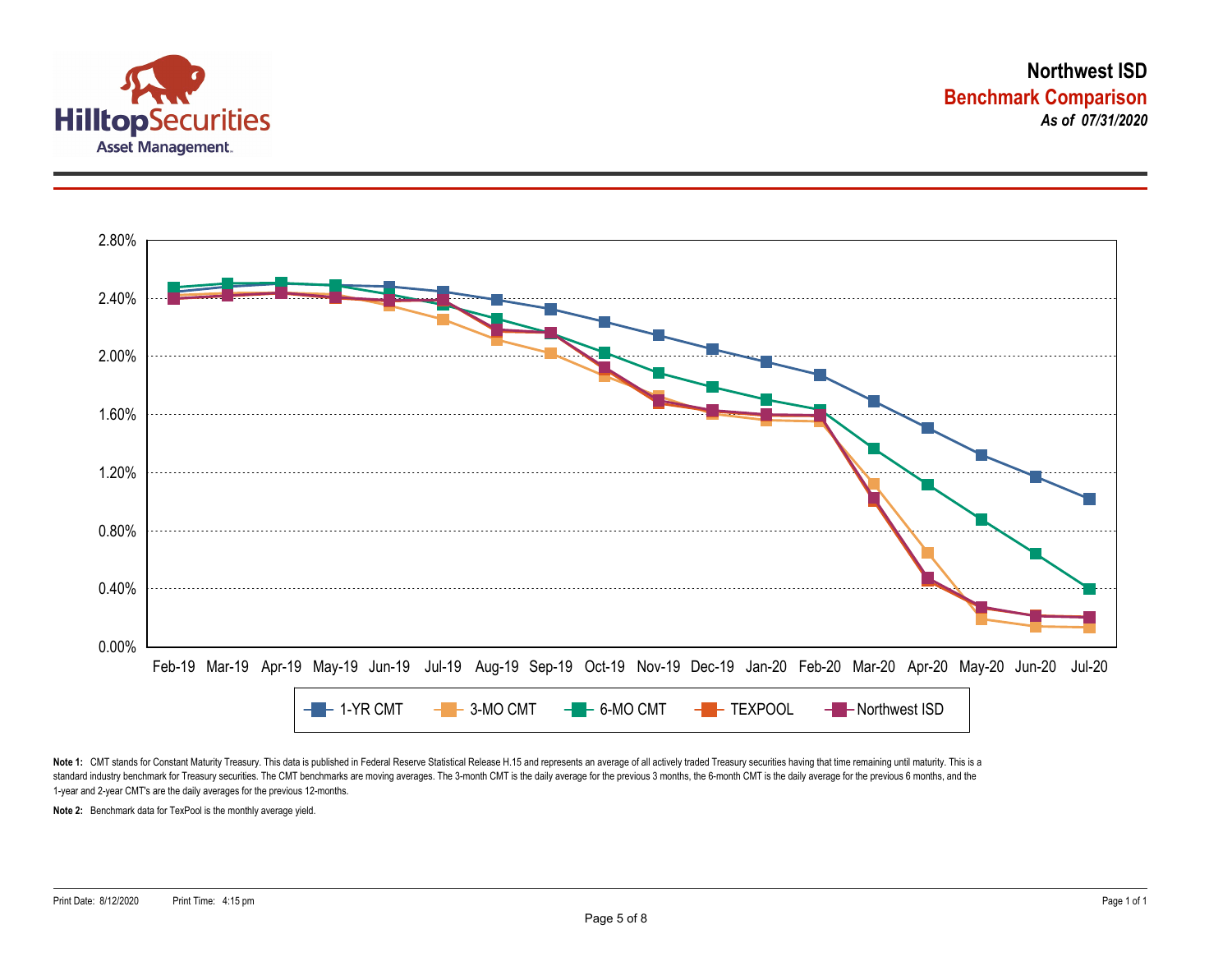

| <b>CUSIP</b>                                         | <b>Settle</b><br>Date                                                                                                                                                                                                                                                                                                                                                                                            | Sec. Type                                  | Sec. Description                                             | <b>CPN</b> | <b>Mty Date</b> | <b>Next Call</b> | <b>Call Type</b> | Par Value                                        | Purch<br>Price                | <b>Orig Cost</b>                                 | <b>Book Value</b>                                | <b>Mkt</b><br>Price           | Market Value to Mty                              | Days                                                                 | Days<br>to Call | <b>YTM</b>              | <b>YTW</b>              |
|------------------------------------------------------|------------------------------------------------------------------------------------------------------------------------------------------------------------------------------------------------------------------------------------------------------------------------------------------------------------------------------------------------------------------------------------------------------------------|--------------------------------------------|--------------------------------------------------------------|------------|-----------------|------------------|------------------|--------------------------------------------------|-------------------------------|--------------------------------------------------|--------------------------------------------------|-------------------------------|--------------------------------------------------|----------------------------------------------------------------------|-----------------|-------------------------|-------------------------|
| <b>Activity Account</b>                              |                                                                                                                                                                                                                                                                                                                                                                                                                  |                                            |                                                              |            |                 |                  |                  |                                                  |                               |                                                  |                                                  |                               |                                                  |                                                                      |                 |                         |                         |
| <b>TEXPOOL</b>                                       |                                                                                                                                                                                                                                                                                                                                                                                                                  | LGIP                                       | TexPool                                                      |            |                 |                  |                  | 172,085.42                                       | 100.000                       | 172,085.42                                       | 172,085.42                                       | 100.000                       | 172,085.42                                       | $\overline{1}$                                                       |                 | 0.208                   | 0.208                   |
|                                                      |                                                                                                                                                                                                                                                                                                                                                                                                                  |                                            |                                                              |            |                 |                  |                  | 172,085.42                                       | 100.000                       | 172,085.42                                       | 172,085.42                                       | 100.000                       | 172,085.42                                       | $\overline{1}$                                                       |                 | 0.208                   | 0.208                   |
| <b>Capital Project</b>                               |                                                                                                                                                                                                                                                                                                                                                                                                                  |                                            |                                                              |            |                 |                  |                  |                                                  |                               |                                                  |                                                  |                               |                                                  |                                                                      |                 |                         |                         |
| <b>BBVA-NWL</b><br><b>BBVA-NWZ</b><br><b>TEXPOOL</b> |                                                                                                                                                                                                                                                                                                                                                                                                                  | <b>BANK DEP</b><br><b>BANK DEP</b><br>LGIP | <b>BBVA Compass LIBOR</b><br>BBVA Compass ZBA Int<br>TexPool |            |                 |                  |                  | 12,297,308.44<br>19,298,616.46<br>147,606,289.41 | 100.000<br>100.000<br>100.000 | 12,297,308.44<br>19,298,616.46<br>147,606,289.41 | 12,297,308.44<br>19,298,616.46<br>147,606,289.41 | 100.000<br>100.000<br>100.000 | 12,297,308.44<br>19,298,616.46<br>147,606,289.41 | $\overline{\mathbf{1}}$<br>$\overline{1}$<br>$\overline{\mathbf{1}}$ |                 | 0.134<br>0.184<br>0.208 | 0.134<br>0.184<br>0.208 |
|                                                      | <b>Total for Activity Account</b><br><b>Total for Capital Project</b><br><b>Capital Project AFB</b><br>LGIP<br>TexPool<br><b>Total for Capital Project AFB</b><br><b>General Operating Fund</b><br><b>BANK DEP</b><br><b>BBVA Compass MM</b><br>LGIP<br>TexPool<br><b>Total for General Operating Fund</b><br><b>Interest &amp; Sinking</b><br>LGIP<br><b>TexPool</b><br><b>Total for Interest &amp; Sinking</b> |                                            |                                                              |            |                 | 179,202,214.31   | 100.000          | 179,202,214.31                                   | 179,202,214.31                | 100.000                                          | 179,202,214.31                                   | $\overline{1}$                |                                                  | 0.201                                                                | 0.201           |                         |                         |
|                                                      |                                                                                                                                                                                                                                                                                                                                                                                                                  |                                            |                                                              |            |                 |                  |                  |                                                  |                               |                                                  |                                                  |                               |                                                  |                                                                      |                 |                         |                         |
| <b>TEXPOOL</b>                                       |                                                                                                                                                                                                                                                                                                                                                                                                                  |                                            |                                                              |            |                 |                  |                  | 413,413.31                                       | 100.000                       | 413,413.31                                       | 413,413.31                                       | 100.000                       | 413,413.31                                       | $\overline{1}$                                                       |                 | 0.208                   | 0.208                   |
|                                                      |                                                                                                                                                                                                                                                                                                                                                                                                                  |                                            |                                                              |            |                 |                  |                  | 413,413.31                                       | 100.000                       | 413,413.31                                       | 413,413.31                                       | 100.000                       | 413,413.31                                       | $\overline{1}$                                                       |                 | 0.208                   | 0.208                   |
|                                                      |                                                                                                                                                                                                                                                                                                                                                                                                                  |                                            |                                                              |            |                 |                  |                  |                                                  |                               |                                                  |                                                  |                               |                                                  |                                                                      |                 |                         |                         |
| <b>BBVA-NW</b><br><b>TEXPOOL</b>                     |                                                                                                                                                                                                                                                                                                                                                                                                                  |                                            |                                                              |            |                 |                  |                  | 2,484,197.53<br>102,110,777.28                   | 100.000<br>100.000            | 2,484,197.53<br>102,110,777.28                   | 2,484,197.53<br>102,110,777.28                   | 100.000<br>100.000            | 2,484,197.53<br>102,110,777.28                   | $\overline{\mathbf{1}}$<br>- 1                                       |                 | 0.234<br>0.208          | 0.234<br>0.208          |
|                                                      |                                                                                                                                                                                                                                                                                                                                                                                                                  |                                            |                                                              |            |                 |                  |                  | 104,594,974.81                                   | 100.000                       | 104,594,974.81                                   | 104,594,974.81                                   | 100.000                       | 104,594,974.81                                   | $\overline{1}$                                                       |                 | 0.209                   | 0.209                   |
|                                                      |                                                                                                                                                                                                                                                                                                                                                                                                                  |                                            |                                                              |            |                 |                  |                  |                                                  |                               |                                                  |                                                  |                               |                                                  |                                                                      |                 |                         |                         |
| <b>TEXPOOL</b>                                       |                                                                                                                                                                                                                                                                                                                                                                                                                  |                                            |                                                              |            |                 |                  |                  | 59,010,669.39                                    | 100.000                       | 59,010,669.39                                    | 59,010,669.39                                    | 100.000                       | 59,010,669.39                                    | $\overline{\mathbf{1}}$                                              |                 | 0.208                   | 0.208                   |
|                                                      |                                                                                                                                                                                                                                                                                                                                                                                                                  |                                            |                                                              |            |                 |                  |                  | 59,010,669.39                                    | 100.000                       | 59,010,669.39                                    | 59,010,669.39                                    | 100.000                       | 59,010,669.39                                    | $\overline{1}$                                                       |                 | 0.208                   | 0.208                   |
| <b>Total for Northwest ISD</b>                       |                                                                                                                                                                                                                                                                                                                                                                                                                  |                                            |                                                              |            |                 | 343,393,357.24   | 100.000          | 343,393,357.24                                   | 343,393,357.24                | 100.000                                          | 343,393,357.24                                   | -1                            |                                                  | 0.204                                                                | 0.204           |                         |                         |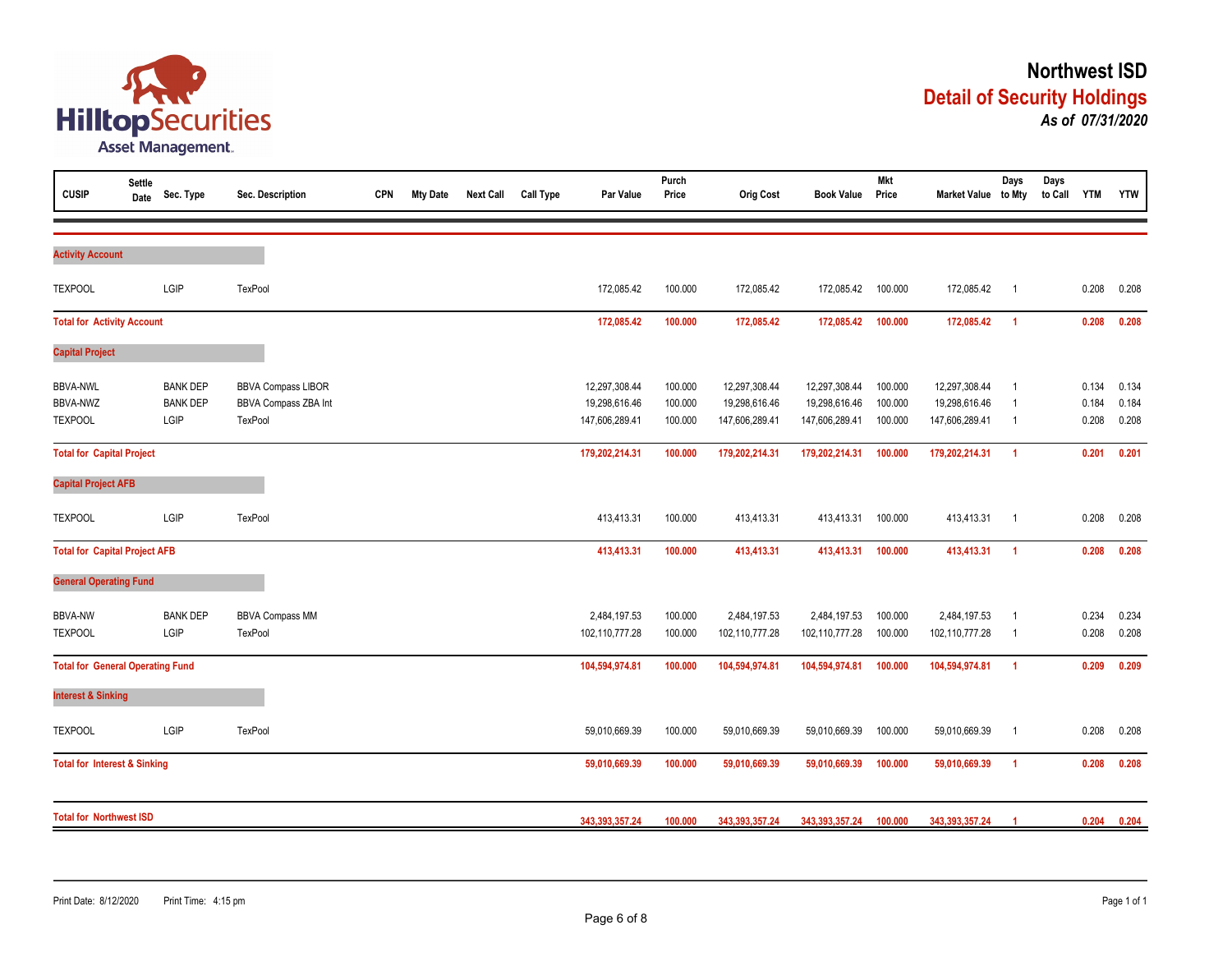

| <b>CUSIP</b>                                  | <b>Security Type</b>                       | <b>Security Description</b>                                         | 06/30/20<br><b>Book Value</b>                    | Cost of<br><b>Purchases</b> | Maturities /<br>Calls / Sales            | Amortization /<br><b>Accretion</b> | Realized<br>Gain/(Loss) | 07/31/20<br><b>Book Value</b>                    | 06/30/20<br><b>Market Value</b>                  | 07/31/20<br><b>Market Value</b>                  | Change in<br><b>Mkt Value</b>                |
|-----------------------------------------------|--------------------------------------------|---------------------------------------------------------------------|--------------------------------------------------|-----------------------------|------------------------------------------|------------------------------------|-------------------------|--------------------------------------------------|--------------------------------------------------|--------------------------------------------------|----------------------------------------------|
|                                               |                                            |                                                                     |                                                  |                             |                                          |                                    |                         |                                                  |                                                  |                                                  |                                              |
| <b>Activity Account</b>                       |                                            |                                                                     |                                                  |                             |                                          |                                    |                         |                                                  |                                                  |                                                  |                                              |
| <b>TEXPOOL</b>                                | LGIP                                       | TexPool                                                             | 172,055.02                                       | 30.40                       | 0.00                                     | 0.00                               | 0.00                    | 172,085.42                                       | 172,055.02                                       | 172,085.42                                       | 30.40                                        |
| <b>Total for Activity Account</b>             |                                            |                                                                     | 172,055.02                                       | 30.40                       | 0.00                                     | 0.00                               | 0.00                    | 172,085.42                                       | 172,055.02                                       | 172,085.42                                       | 30.40                                        |
| <b>Capital Project</b>                        |                                            |                                                                     |                                                  |                             |                                          |                                    |                         |                                                  |                                                  |                                                  |                                              |
| <b>BBVA-NWL</b><br>BBVA-NWZ<br><b>TEXPOOL</b> | <b>BANK DEP</b><br><b>BANK DEP</b><br>LGIP | <b>BBVA Compass LIBOR</b><br><b>BBVA Compass ZBA Int</b><br>TexPool | 14,296,876.67<br>19,297,395.37<br>156,212,113.88 | 0.00<br>1,221.09<br>0.00    | (1,999,568.23)<br>0.00<br>(8,605,824.47) | 0.00<br>0.00<br>0.00               | 0.00<br>0.00<br>0.00    | 12,297,308.44<br>19,298,616.46<br>147,606,289.41 | 14,296,876.67<br>19,297,395.37<br>156,212,113.88 | 12,297,308.44<br>19,298,616.46<br>147,606,289.41 | (1,999,568.23)<br>1,221.09<br>(8,605,824.47) |
| <b>Total for Capital Project</b>              |                                            |                                                                     | 189,806,385.92                                   | 1,221.09                    | (10,605,392.70)                          | 0.00                               | 0.00                    | 179,202,214.31                                   | 189,806,385.92                                   | 179,202,214.31                                   | (10,604,171.61)                              |
| <b>Capital Project AFB</b>                    |                                            |                                                                     |                                                  |                             |                                          |                                    |                         |                                                  |                                                  |                                                  |                                              |
| <b>TEXPOOL</b>                                | LGIP                                       | TexPool                                                             | 413,340.22                                       | 73.09                       | 0.00                                     | 0.00                               | 0.00                    | 413,413.31                                       | 413,340.22                                       | 413,413.31                                       | 73.09                                        |
|                                               | <b>Total for Capital Project AFB</b>       |                                                                     | 413,340.22                                       | 73.09                       | 0.00                                     | 0.00                               | 0.00                    | 413,413.31                                       | 413,340.22                                       | 413,413.31                                       | 73.09                                        |
| <b>General Operating Fund</b>                 |                                            |                                                                     |                                                  |                             |                                          |                                    |                         |                                                  |                                                  |                                                  |                                              |
| <b>BBVA-NW</b><br><b>TEXPOOL</b>              | <b>BANK DEP</b><br>LGIP                    | <b>BBVA Compass MM</b><br>TexPool                                   | 2,483,693.01<br>114,986,440.36                   | 504.52<br>0.00              | 0.00<br>(12, 875, 663.08)                | 0.00<br>0.00                       | 0.00<br>0.00            | 2,484,197.53<br>102,110,777.28                   | 2,483,693.01<br>114,986,440.36                   | 2,484,197.53<br>102,110,777.28                   | 504.52<br>(12,875,663.08)                    |
|                                               | <b>Total for General Operating Fund</b>    |                                                                     | 117,470,133.37                                   | 504.52                      | (12, 875, 663.08)                        | 0.00                               | 0.00                    | 104,594,974.81                                   | 117,470,133.37                                   | 104,594,974.81                                   | (12, 875, 158.56)                            |
| <b>Interest &amp; Sinking</b>                 |                                            |                                                                     |                                                  |                             |                                          |                                    |                         |                                                  |                                                  |                                                  |                                              |
| <b>TEXPOOL</b>                                | LGIP                                       | TexPool                                                             | 58,579,017.80                                    | 431,651.59                  | 0.00                                     | 0.00                               | 0.00                    | 59,010,669.39                                    | 58,579,017.80                                    | 59,010,669.39                                    | 431,651.59                                   |
| <b>Total for Interest &amp; Sinking</b>       |                                            |                                                                     | 58,579,017.80                                    | 431,651.59                  | 0.00                                     | 0.00                               | 0.00                    | 59,010,669.39                                    | 58,579,017.80                                    | 59,010,669.39                                    | 431,651.59                                   |
| <b>Total for Northwest ISD</b>                |                                            |                                                                     | 366,440,932.33                                   | 433,480.69                  | (23, 481, 055.78)                        | 0.00                               | 0.00                    | 343,393,357.24                                   | 366,440,932.33                                   | 343,393,357.24                                   | (23,047,575.09)                              |